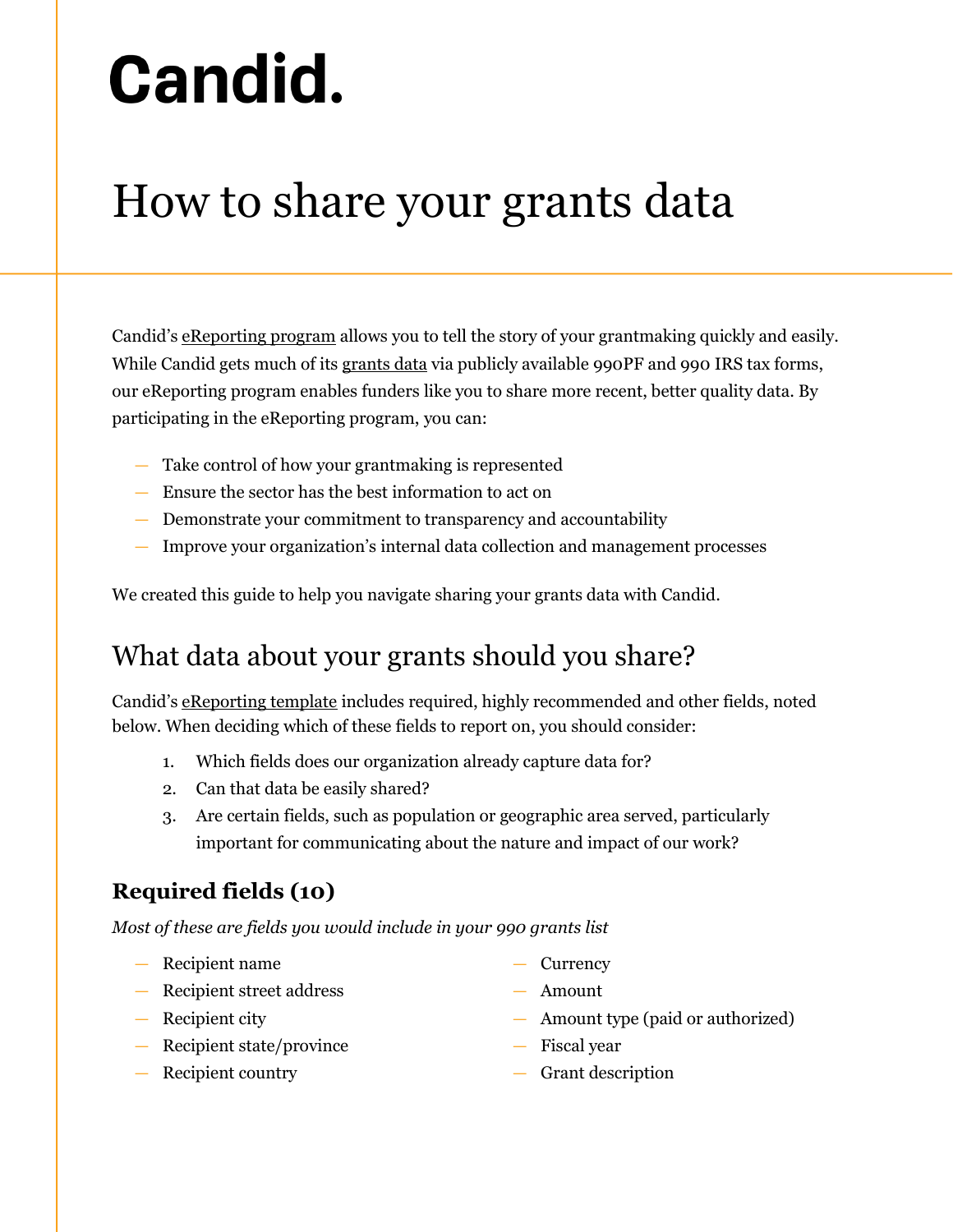#### **Good grant descriptions matter**

A good grant description is essential for accurately communicating about your work. In the absence of funder-provided coding, grant descriptions are what Candid relies on to code grants. They also make it easier for others to understand your work. See this [blog post](https://blog.glasspockets.org/2017/11/miller-schackel-open990-08112017.html) for tips on how to write good grant descriptions, which should include four key elements: the **what** – what is the primary objective?; the **who** – who will benefit?; the **how** – how will the objectives of the grant be achieved?; and the **where –** what geographic areas is the grant meant to serve?

#### **Highly recommended fields (13)**

#### *Enable us to more accurately process or update your data*

- Transaction ID (unique grant ID in your system)
- Recipient ID (e.g., EIN or international equivalent)
- Recipient ID type (e.g., EIN, Australian Business Number)

#### *Enable us to more accurately [code](https://taxonomy.candid.org/) your grants*

- Grant title
- Grant program area
- Grant subject(s)
- Grant population(s) served
- Grant support strategies
- Transaction type
- Geographic area served
- Fund type (recommended for community foundations)

#### *Enable us to capture multi-year grants*

— Grant duration (in months)

#### **Other fields (11)**

- Recipient postal code
- Grant start date
- Grant end date
- Fiscal sponsor
- Fund name
- Fund sub-type
- Recipient URL
- Recipient AKA
- Recipient DBA
- Recipient FKA
- Candid Project